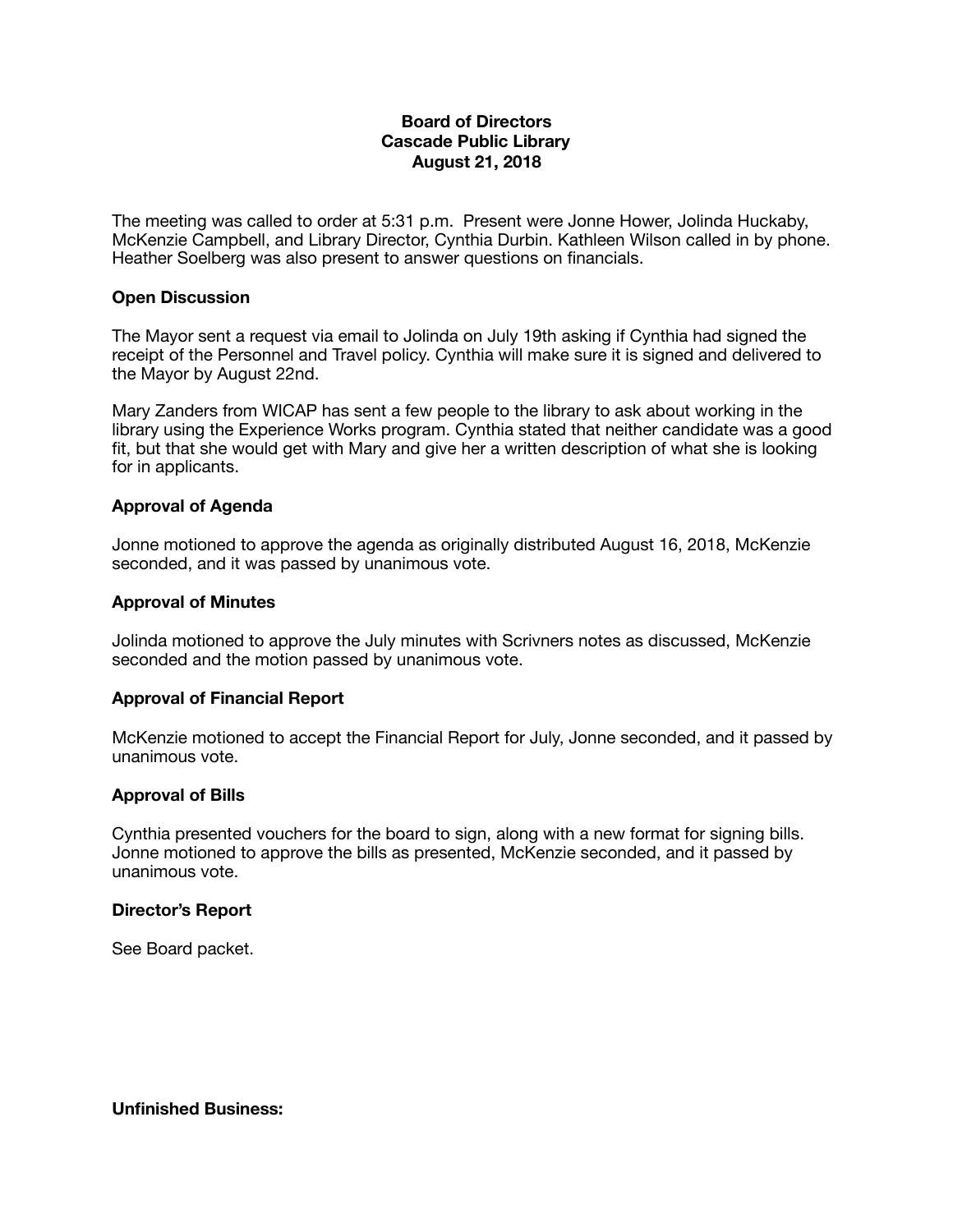## **-Budget: Salary Proposal**

\$76,342-salaries, taxes and benefits \$1849-operating \$2500-computers Total-\$105,262. See attached spreadsheet for further explanation. Jolinda motioned to allocate budget funds as discussed (figures above) and transmit our finalized budget to city council by August 22, 2018. McKenzie seconded. The motion was passed by unanimous vote. Kathleen ended her phone call after the budget discussion ended.

# **-Choose Evaluation Month**

Jolinda motioned that the annual personnel evaluation month be February. The motion failed.

A discussion ensued after the failed motion and it was decided that December would be a better choice.

Jonne motioned that our personnel evaluation month be December, Jolinda seconded. The motion was passed by unanimous vote

#### **New Business**

Jonne motioned that we extend our board meeting to finish our agenda. McKenzie seconded, and the motion passed by unanimous vote.

#### **-LGIP Request Letter**

It was discussed that in the future, our preliminary discussion about the LGIP letter needs to happen in July, and the draft letter needs to be accepted in August so it can be presented to city council at their September meeting. Any action tabled until Aug 31 meeting.

#### **-Reciprocal Agreement**

Cynthia clarified that Cascade Public Library does participate in LILI Express, and CPL is listed on the LILI Express website as a participating location.

#### **Next Meeting Date:**

Special meeting- August 31, 2018 at 7:00 pm Regular board meeting- September 18, 2018

**Preliminary Agenda Items for August Special Meeting** 

LGIP Letter Approval

#### **Preliminary Agenda Items for September**

Preliminary strategic planning -Simon Sineck "Sustainable Thinking" annotated chapters Edit job descriptions

## **Adjournment- 8:40 p.m.**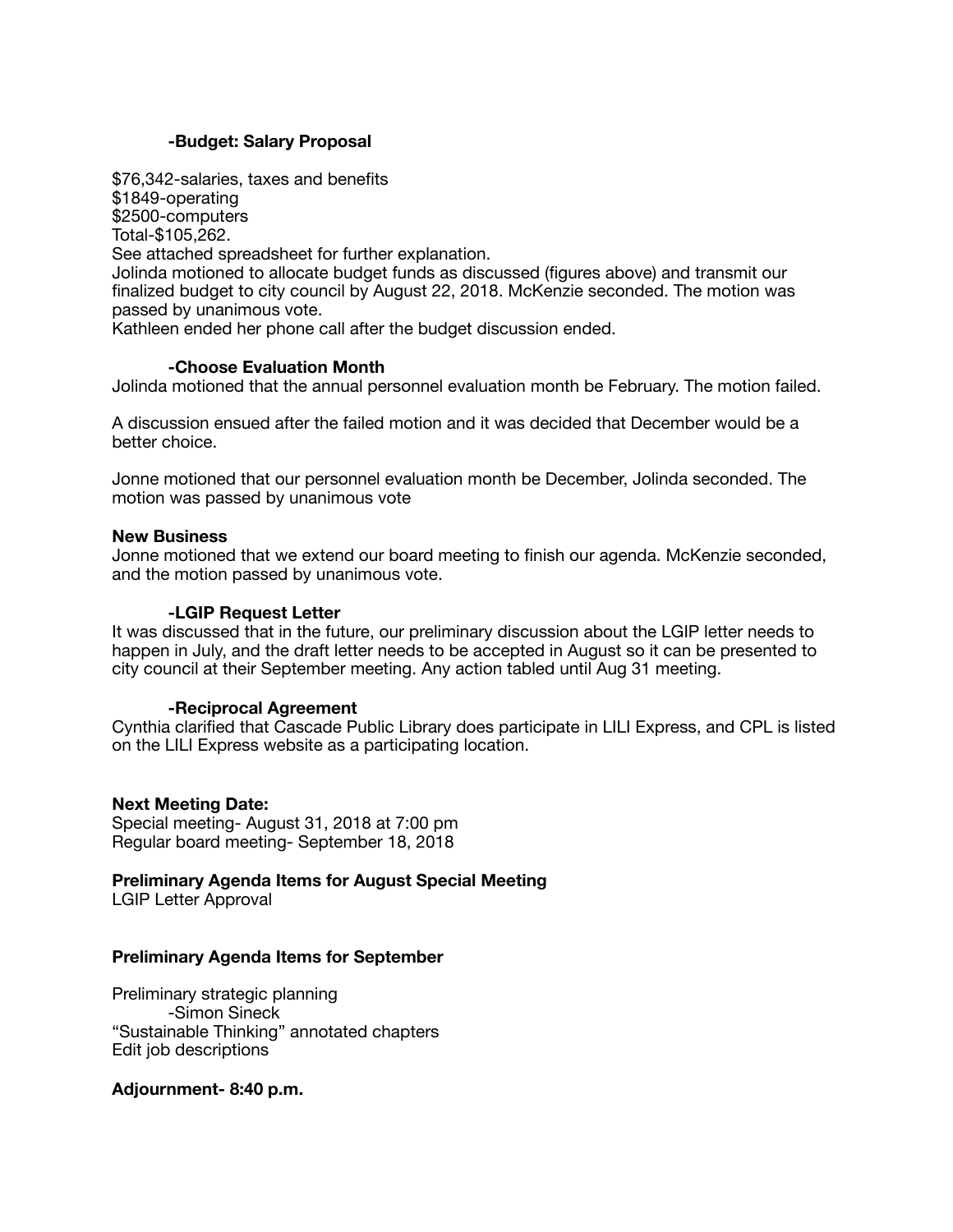## **Reviewed Previous Task items**

| Cynthia                          | Revised: go over grant and donation line items in the budget revenue and<br>set up as suggested by Heather by June 30th.                                                           | Done                                                    |
|----------------------------------|------------------------------------------------------------------------------------------------------------------------------------------------------------------------------------|---------------------------------------------------------|
|                                  | Reimbursement for ENA (update 8/21: staff change at ENA is slowing<br>approval process)                                                                                            | <b>WIP</b>                                              |
|                                  | Check with Amazon to try changing the due date of the bill to better<br>coincide with our meetings, also ask to waive late fees.                                                   | Done                                                    |
|                                  | Send Heather an "activity list" for grant financial breakdown                                                                                                                      | Done                                                    |
|                                  | Organize past board documents. Report progress August 1.                                                                                                                           | Include in<br>Director's<br>Report for<br>Sept meeting. |
|                                  | Talk w/Heather to reallocate the \$285.92 that is currently in "Resident"<br>Donations".                                                                                           | Done                                                    |
|                                  | Clarify w/Heather if copiers are leased or owned.                                                                                                                                  | Done                                                    |
|                                  | Talk w/ Heather about a rough amount that is left in our budget.                                                                                                                   | Done                                                    |
|                                  | Prepare a computer proposal                                                                                                                                                        | Deadline:<br>Aug 31st<br>meeting                        |
|                                  | Contact Cyndi Goodwin about community service hours for general help<br>around the library.                                                                                        |                                                         |
|                                  | Reach out to Kevin to get help updating the front webpage, specifically<br>the outdated meeting notice. Also add the policy manual, bylaws,<br>agendas and minutes to the website. |                                                         |
|                                  | Send Jolinda the completed board review. (Update: the completed board<br>review will be in board packets for the September meeting.)                                               | WIP-Sept<br>Meeting                                     |
| <b>Jolinda</b><br>and<br>Cynthia | critterstory coordination                                                                                                                                                          | <b>WIP</b>                                              |
| <b>Board</b>                     | Set an annual time for performance evaluations.                                                                                                                                    | Done                                                    |

## **New Task Items**

| Cynthia | Discuss the possibility of upgrading our copier with Heather and our<br>copier lessor. |  |
|---------|----------------------------------------------------------------------------------------|--|
|         | Check into Amazon auto-pay                                                             |  |